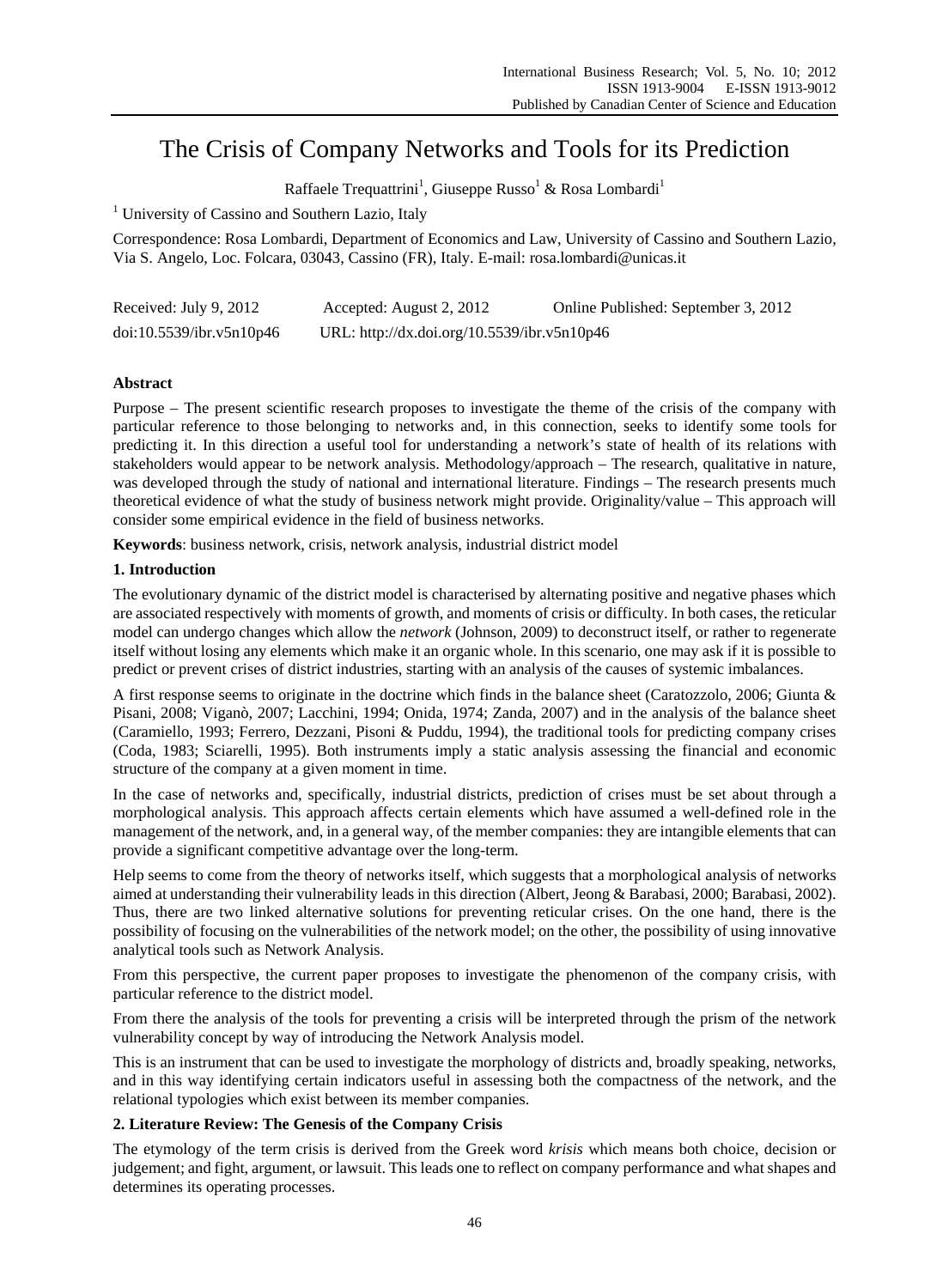Through the analysis of the economic and business profiles of the company crisis (Bastia, 1996; Brugger, 1984; Gabrovec Mei, 1984; Slatter, 1994; Zimmerman, 1994) it is possible to outline the causes and errors which bring about each failure within each business system.

The first to objectively consider the concept of the company crisis was Guatri (1986) who identified a series of internal and external elements of the company: inefficiency, over-capacity, rigidity, product decay, lack of planning and financial imbalance. The author states that the company crisis is preceded by a premonitory period of decline during which the pathology of negative events begins to become apparent. Regarding this it is necessary to distinguish the concept of decline from that of crisis: the first refers to negative *performance* by the company; the second represents a degeneration from this prior condition. During the decline phase the value of the business and cash flow both decrease systematically and irreversibly. The state of crisis, instead, is marked by serious instability due to capital reduction and persistent loss of revenue; as well as by fiscal imbalances, substantial economic losses, the loss of access to credit, and financial dislocation (Lacchini, 1998).

According to Capaldo (1997) fiscal and economic crises can be differentiated: the first is due to the company's inability to procure the finances necessary to operate; the second stems from various imbalances such as those related to demand for goods and services, and production costs.

There are two types of approaches to the crisis: subjective and objective. The first concerns the company's human capital. Both *management* and the ownership play leading roles in the life of the business. In this sense the principal objective of company *management* is to revive the company by making a correction corresponding to the gravity of the problem: in the most serious cases this could be liquidation, or the cessation of business activity (Sirleo, 2009).

The subjective approach to the problem of the company crisis is carried out, or rather completed, by means of an objective analysis. The crisis is a process of decline, of loss of value and profitability: This situation negatively affects cash flow leading to both a drop in revenue and a loss of *stakeholder* confidence.

There are many studies (Kash, 1998; Preble, 1997) in the extant literature which take up this issue.

For example, Guatri (1995) recognizes four phases which lead to the company crisis: incubation is the phase marked by the first signs of decay and economic-financial imbalance in the company; saturation coincides with the loss of income and the decline in the value of the business' capital; the repercussions of cash flow losses and the consequent decline in *stakeholder* confidence; the eruption of the company crisis coincides with its inability to meet its obligations.

The factors which indicate a state of serious instability in the company are the following: the important economic and capital losses over the course of time; severe fluctuations and imbalances in cash flow; the loss of credit worthiness due to the decline in *stakeholder* confidence; the inability to meet payment obligations on time; capital imbalance measured in terms of the *stock* of capital available to guarantee payment of debt.

From a subjective point of view, in order for management to succeed in preventing the crisis, it is necessary for the governing body to identify the business pathologies by analysing the business, its complexity, its operational risks and its competitiveness. From the objective point of view, instead, the following typologies of company crises are recognized (Guatri, 1986): the crisis of inefficiency; the crisis of over-capacity/rigidity; the crisis of product decline; the crisis of the lack of planning and innovation; the crisis of final imbalance.

The crisis of inefficiency originates in producing output not "in line" with that of *competitors*. This inefficiency can affect every area of the company even if productivity is the most affected. For example, cost levels higher than competitors' can stem from different factors, such as obsolete equipment and tools, inadequate productive capacity or lack of commitment on the part of the labour force; the use of out of date technologies. The crisis of overcapacity/rigidity originates in the following situations:

- the overcapacity of the sector causes a severe reduction in demand for the company. In other words, there is an excess of productive capacity with respect to the size of the market;
- the loss of market share results in a severe reduction of demand for the company. The ideal solution for this could lie in a process of cost adjustment;
- the business revenues have not met expectations and the business has made major fixed investments.

At the sector level, the crisis is exacerbated by overcapacity linked to particular circumstances, for example efforts to achieve economies of scale, reduction of consumer demand due to changes in preferences, new import flows, choices made based on incorrect forecasts of future demand, and managerial policies which are flawed and not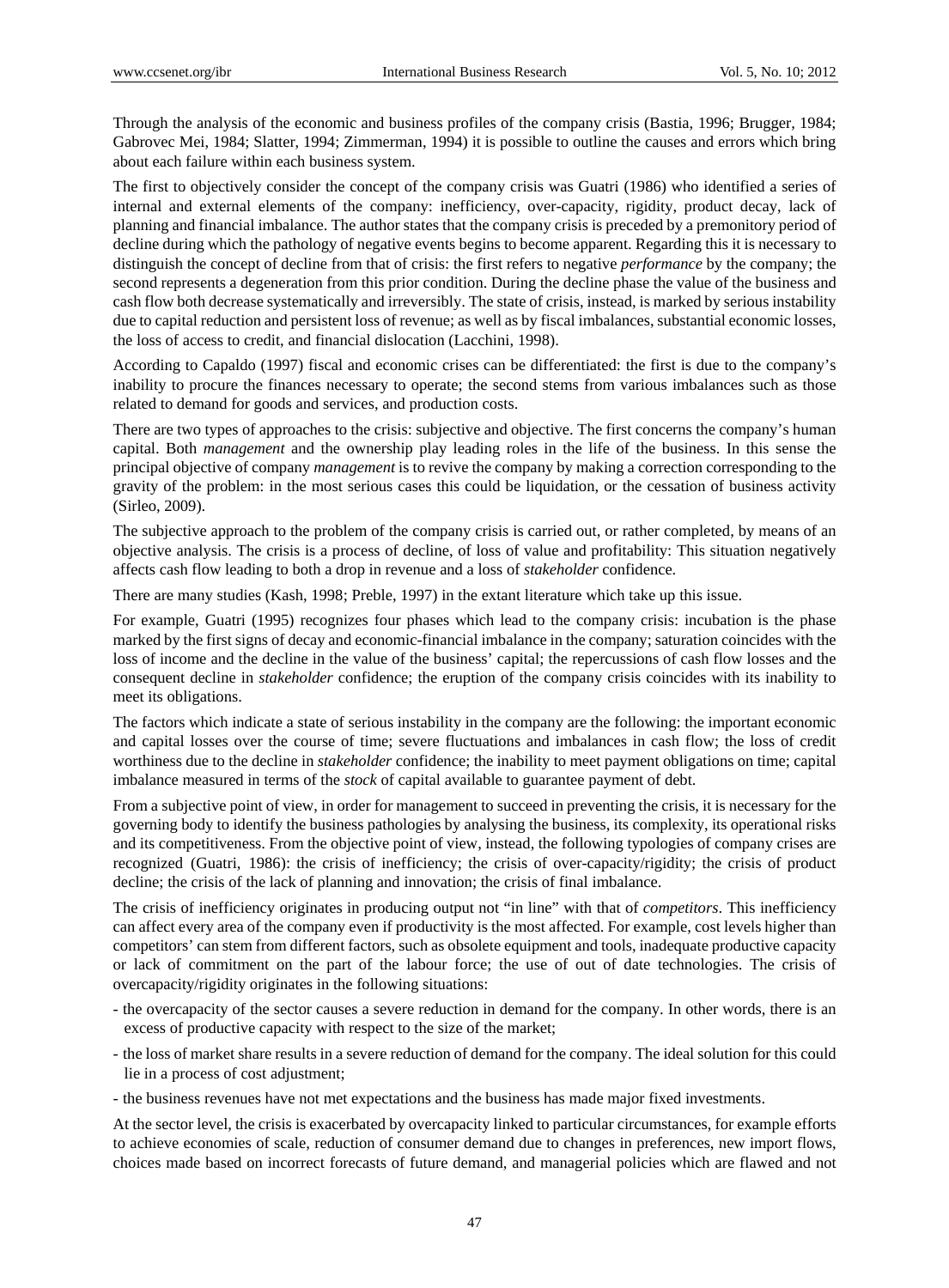responsive to the demands of the market. An example of a case of rigidity is the increase of costs which the company cannot match with a corresponding increase in prices.

The crisis of product decay originates from the reduction of positive margins between prices and costs, necessary to cover fixed costs, production costs, and guarantee earnings.

Measurement of this phenomenon in terms of product income is made by discovering the following margins (Sostero & Farrarese, 2000):

- the gross margin of contribution represents the economic output the product contributes to covering fixed costs and obtaining business profit;
- the semi-gross contribution identifies the income earned by a product using resources earmarked for that specific purpose, without considering general resources.

The crisis of lack of programming and innovation derives from the inability to business plan in light of environmental changes. Examples of this are the inability to plan business activities directed toward increasing sources of income, and the inability to involve *management* and personnel in the execution of administrative tasks. The identification of clear objectives and the effective planning can be useful tools in motivating personnel. In the case of lack of innovation, the company should develop new ideas, identifying new markets and new productive processes.

The lack of fiscal balance can be due to the following situations: serious deficiency of proprietary resources greater than resources held through debt instruments; prevalence of short-term debt compared to other debt categories; imbalances between durable investments and available financial resources; insufficient or non-existence of liquidity reserves; scant ability of the business to negotiate credit terms; difficulty in meeting deadlines, late payments (suppliers, mortgages, social security contributions, payroll).

Fiscal imbalance generates economic losses because of the increase in the financial burden due to excessive indebtedness. Fiscal imbalance can, moreover come from other factors such as inefficiency, rigidity, product decay, and deficiency of planning and innovation, which can contribute to gradually weakening the financial state of the business. Financial imbalances are related to patrimonial ones deriving from an imbalance between proprietary capital and other aspects of the financial situation.

### **3. Research Methodology to Manage the Crisis in Industrial Districts Model**

The process of transformation of the Italian industrial system, because of the international crisis (Darling, 2003), has altered the strategy of many district companies which have begun to direct their energies toward innovation (Gollin, 2008), focusing on improving qualifications of human capital, strengthening brands, and export sales. The experience of districts in crisis (Pyke, Beccattini, Sengenberger, 1991; Osservatorio Nazionale dei Distretti Italiani, 2011) demonstrates that the factors which determine the successful emergence from difficulties have been the following: the reduction in the number of marginal companies in the productive process with the consequent polarization of sales; the presence of a company *leader;* the presence of specialised *partners*; the requalification of human capital (Epifani, 2003), the certifying of quality, including green quality; public financing. The district models in crisis tend to be composed of small companies: they do not have a company capable of guaranteeing the strategic potentials which can sustain collective competition. In this sense, the importance of the propulsive or driving function of the *leader* company (Kase, Sàez-Martinez & Riquelme, 2005) as the guiding entity for all the companies of the district is made clear.

Moreover, the models in decline are marked by the internalization of their productive phases which tends to reduce their flexibility in responding to the demands of the market. More decisive for the district growth process seems to be the search for new market niches abroad: internationalization favours positive returns for a district.

There is a Quality of Life Index of Italian districts (QLI) elaborated by an italian organization called "Confartiginato" which identifies the conditions necessary for district development. The index includes 11 salient indicators: entrepreneurial density; the labour market; fiscal pressure; unfair competition in the market; bureacracy; credit; the time frame of civil justice; legality and conflict; utilities and local public services; the social capital in the territory; and infrastructure. The ranking drawn up for 2011 by Confarigianato puts the district of Porphyry and the Pietra Trentina in first place with an index score of 700; while he places the district of Sicilian Mechanics in last place with an index score of 434.

Apart from the type of business activity involved, it is shown that the principal anti-crisis actions adopted by some italian districts were as follows: the re-certification and innovation of the production chain (Cafaggi, 2005; Nambisan & Sawhney, 2008); the strengthening of research and development activities; the adoption of quality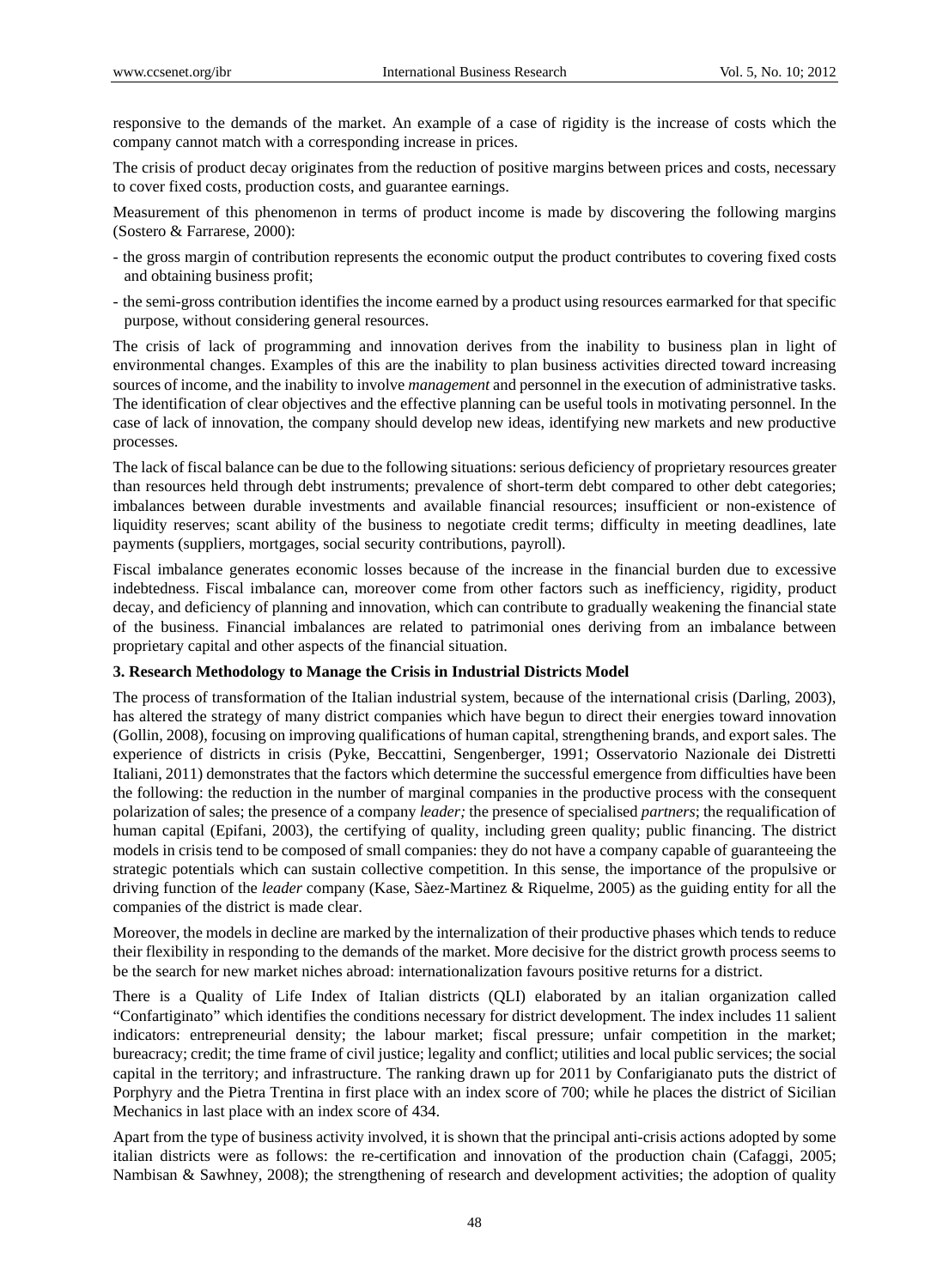and environmental certifications; development of human resources; support of social, health and security initiatives; development of *ad hoc* communication for the markets.

In this direction, on the whole, the areas of strength in the districts studied were specialised small and medium sized companies, the cohesiveness of associations of companies willing to collaborate on many fronts (Yami, Castaldo & Battista Dagnino & Le Roy, 2010); and the establishment of the company in the territory of reference. Further points of strength were found in specialised human capital, in the specificity of the productive system with respect to the local area; in the presence of associations (consortia for example) supporting the district; in the propensity to export, and to all processes of internationalisation; and in social programs.

The areas of weakness were found mainly to consist in the absence of a *leader* company charged with promoting district renewal: such a company, endowed with strategic potential and strength, assumes the function of supporting the processes initiated by the association of companies, with the goal of realising common objectives. From this point, emerge the difficulties the district companies have in implementing adequate policies both of research and development, and marketing. These elements seem to recall the configuration of the scale free network model investigated in the literature as part of the analysis of network morphology.

In this direction, the structural properties of the network (Rogers & Kincaid, 1981) are to be found in its topology, resilience and vulnerability. Reticular topology has the following characteristics: network nodes emerge spontaneously; nodes and *links* can disappear; nodes can take on different functions and dimensions; nodes age.

This means that district companies arise spontaneously in the territory and establish relations depending on their various production specializations (Burt, 1980). Under the influence of district management each company can assume different functions. Resilience derives from the resistance of the network to effects of various breakdowns or external attacks. The topological scale free network model is set up with one single large hub and of many small hubs: all connectors share in the success of achieving objectives. Such a network is invulnerable to breakdowns; but it is vulnerable to attacks: breakdowns are small malfunctions of the network that cause damage less important than that caused by external attacks. The latter are serious network malfunctions that can weigh on its crisis condition. Smaller nodes are those that feel the effects of these attacks the most.

In other words, the adoption by the district of the model described just now indicates the presence of a leader company and of many small companies. The malfunctions correspond to the decline and crisis phase which occurs in the network. The function of the leader company is to safeguard all the network members during possible crisis moments.

The vulnerability of the network depends on interconnectivity, or rather on the connections active between the aggregate nodes: an increase in connections reduces vulnerability and vice versa. This happens in the same way in the district model.

The industrial district in crisis presents a modified scale free network model: the attack or the state of imbalance strikes the small district companies; no single company is considered a large *hub*. The district model process of emergence from the state of crisis, is led by a *leader* company that together with the small companies pursue a common objective.

Even if every district has a different topological model, depending on the number of aggregated companies (Barabasi, 2002), on the functions they perform, and the territory in which they operate, their vulnerability decreases with the increase of fiduciary (Fukuyama, 1995; Lane, Bachman, 1998) and collaborative relationships between companies: in such circumstances, a limited number of connections need not result in disaster for the network. Furthermore, such a situation confirms the configuration of the district network as cohesive and interconnected, endowed with innovative capacities thanks to the presence of a leader company (Schein, 1985).

#### **4. Research Findings: Traditional Instruments for Predicting a Crisis**

In light of considerations presented to this point, the crisis phenomenon (Slatter, 1994) must be viewed from different analytical perspectives when it arises in a company network (Thorelli, 1986): the imbalance can affect single companies belonging to it, or the entire network viewed as a single unit.

In the first case, the crisis of one or more member companies, for reasons discussed earlier, can expand beyond a critical point (Gladwell, 2000), and assail the entire collection of entities. The critical point, like the needle of a scale, separates the epidemic from a non-epidemic phenomenon: the tendency of the crisis to spread or disappear depends on the mode of contact between companies, based the various types of relations between them. At this point, one can understand from the morphology of the network what are possible critical moments and phenomena of imbalance: for example, it requires only a few companies with multiple relationships crucial (Hakansson & Snehota, 1989) to the productive process to contribute significantly to the transmission of the crisis to all the other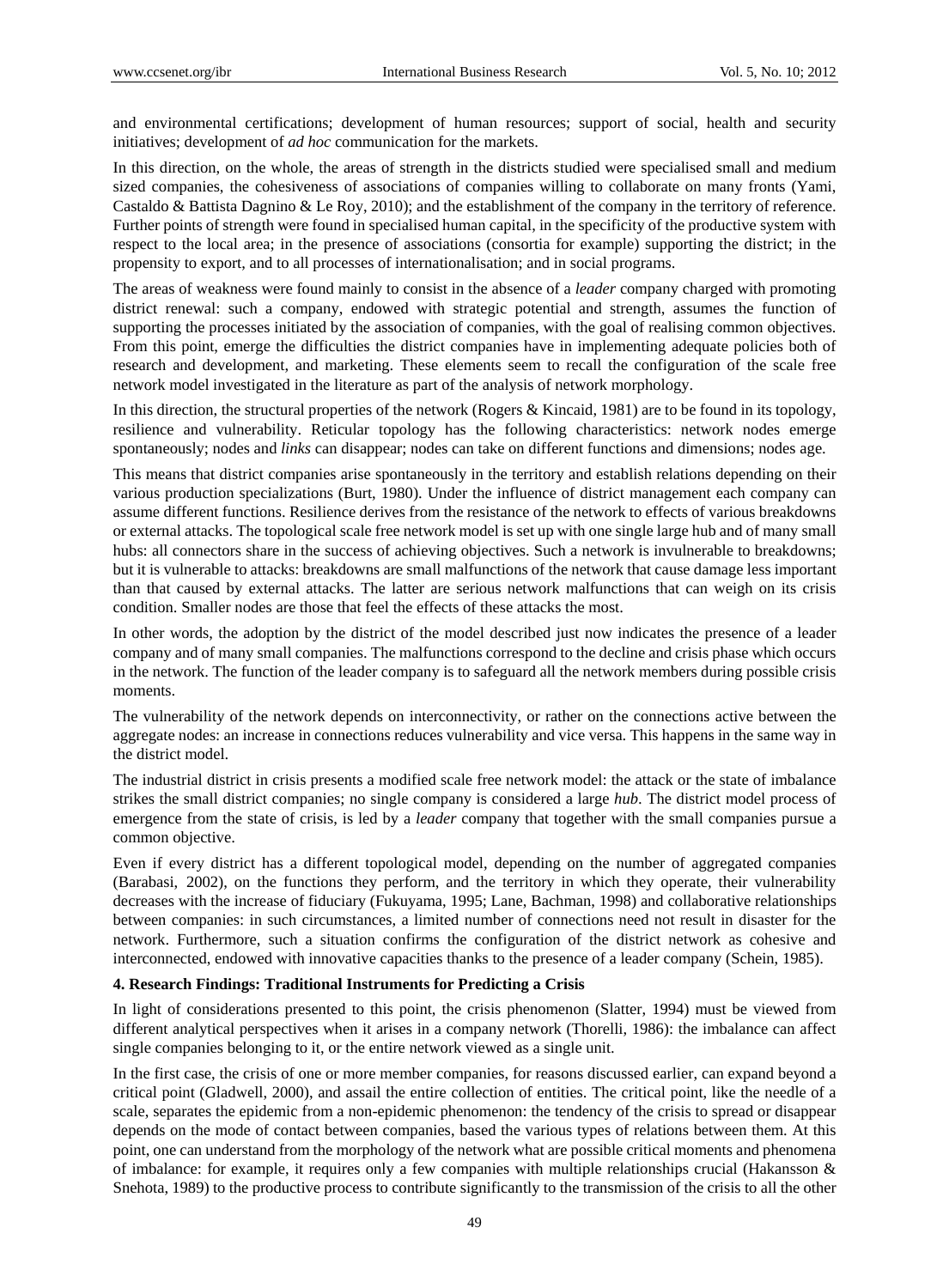companies. In any case, the spread of the crisis among the network companies depends on the reticular model in operation. Three elements define the critical point. The contagiousness: this element depends on the company's importance in the network. In fact, if the crisis strikes entities that produce key components the state of imbalance could spread to all member companies. Small changes: these can have enormous consequences and unexpectedly precipitate the expansion of the crisis to all the companies of the network based on the principle of geometric progression. Change is not gradual but punctuated, occurring at a given moment.

The network crisis, considered as a whole, happens at a systemic level. The causes are of different natures. Internal causes. They can depend on the state of crisis of the associated companies; on the unwillingness of members to go forward with initiatives and communal projects, or on the reduced quality of, or rather confidence in, the relationships between the various entities; still more, on disagreement between them, and on the shortsightedness of choices made which are not in keeping with a policy of value creation. External causes. They depend, principally, on factors related to the market and territory in which the network operates.

The tools for predicting the company crisis can be classified according to the particular point of view of the research being done. According to business doctrine, the predictive tools of the company crisis derive from the analysis of the balance sheet, and from financial and economic indicators (Epstein & Jermakowicz, 2008). In this way both the data summarised in the balance sheet, and the indices arranged based on how they have been interpreted allow, the interested parties to understand the company's state of health, either *standing alone*, or with respect to the sector and/or similar companies.

With greater precision, the analysis of data from indicators leads to an understanding of a possibly critical business situation related to the balance sheet, income and financial structure of the business. In the first case data is considered regarding the composition of funds and their uses, and the balance sheet; in the second case total sales, net capital, the ROE, ROI, ROS; in the third case one can refer to indicators of available capital, liquidity, and level of indebtedness (Caramiello, 1993).

Instead, in professional practice one of the methods used to study a business's state of health is that of Altman (Altman, 1968): Also called e *z-score*, it is based on a linear relationship that uses relative weights for each of the five balance sheet variables in order to predict a future business insolvency. The formula for calculating the *z-score* is the following:

$$
Z = 1,2 XI + 1,4 X2 + 3,3X3 + 0,6X4 + 0,99X5 \tag{1}
$$

where:

Z is the general indicator for the state of health of the business;

X1 is the net circulating capital divided by total assets;

X2 is undistributed profit divided by total assets;

X3 is gross profit before financial obligations and taxes, divided by total assets;

X4 is the market value of capital divided by total liabilities;

X5 are sales times total assets.

Based on the value of the z-score the probability of failure can be high, medium high, medium and low.

#### **5. Research Findings: Network Analysis as Innovative Instruments to Prevent the Crisis**

In professional practice Network Analysis (Battersly, 1971; Carrington, Scott, Wassermann, 2005; Carley, 2001; Johnson, 2009) is assuming a role always less marginal: it can be used both to evaluate the network based on its intellectual capital, and as a tool for predicting a network crisis using a *set* of indicators. Network Analysis is a quantitative analytical tool which assigns a value to the network by quantifying its relationships in terms of confidence, propensity to collaborate, link structure, and reputation. The functions performed by this powerful tool can be summarised as follows:

- 1. the descriptive function. It describes the network through certain properties. For example indicators of the network's centrality and density represent some of the variables which explain its morphological configuration;
- 2. the assessment function. In principle a business is a system to be studied as a unit. A set of business systems should be assessed with particular emphasis on the relational capital of the network;
- 3. the control function. An account of the network made using analytical indicators allows one to understand its form, and even its vulnerability to a state of crisis or a systemic imbalance.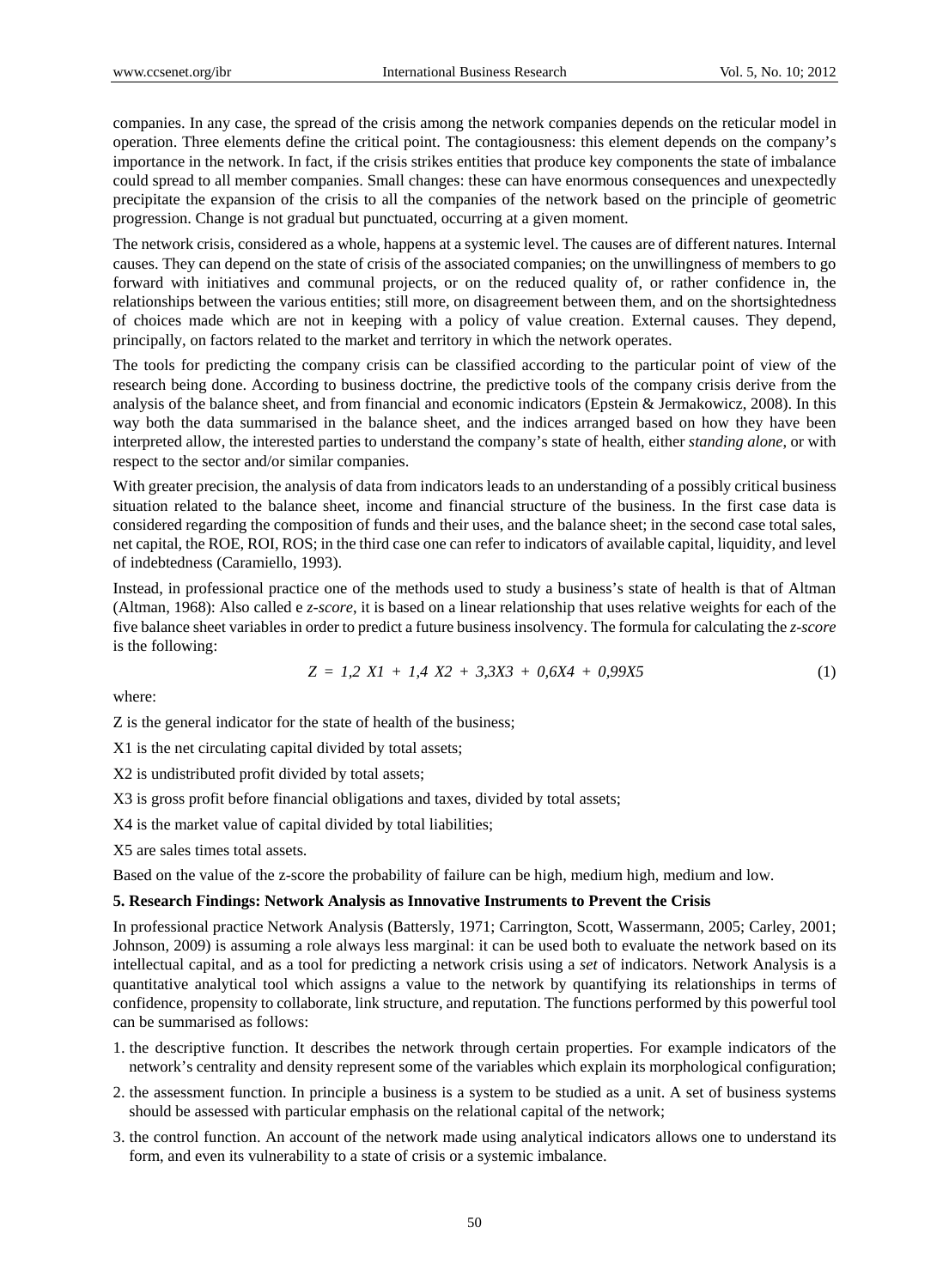In other words *Network Analysis* can be used to study the reticular phenomenon by means of a quantitative structural analysis of the relational capital of the network. In the theory of company networks (Boari & Lipparini, 2000; Rullani, 1989) the use of *Network Analysis* is useful for the analysis of the nature and structure of the relationships established between parts of the network (nodes or companies): it seeks to discern its extention, dynamism, and effects on its interacting parts.

As a general rule the application of Network Analysis anticipates the following phases (D'Alessio, 2008): the detection of sampling techniques; the identification of the nature of the data and the tools of collection; the description and analysis of the data; the comprehensive assessment of the network.

The process begins with the defining of the object sample for analysis. The size or extension of the sample (network) determines the cost, in terms of resources and time, required to interpret it. Subsequently, it is possible to define the sample type: of particular interest is the ego-centric and avalanche mode sampling (Goodman, 1961). In the first case, a plot of relationships is constructed, starting from a node (company) or a set of nodes (multiple companies) called "*ego*", which have relations with other nodes (alter). In the second case, the sample seems to be continuously integrated with new nodes (companies).

The identification of available data is then classified as primary or secondary: the first category contributes to a greater degree to the results of the analysis, since it derives from direct investigation of the nodes (companies). Viewed in this way exploiting primary data means uncovering the nature, existence, direction, intensity, and depth at the foundation of the network's endowment of relationships.

The tool for gathering primary data is usually the interview using a questionnaire (Wassweman & Faust, 1994). Moreover, there are other techniques such as for example projection methods, the *focus group*, and observation of the natural environment which should not be overlooked.

The description of network data is enhanced by sociograms, graphs and matrices: tools well suited to describing the properties of a network system.

Sociograms display graphic representations of developed networks with bi or tri-dimensional *software*. The graphs show the graphic structure composed of points (also called nodes or vertices) and segments (also called lines or curves) by which all or some of the points of the network are connected. Note that there are different forms of graphs useful in describing the structure and function of networks. Matrices are tables organised in lines and columns containing pertinent and descriptive information concerning the network (Serra, 2001).

The several phases in the analysis of the data permit the interpretation of the structure and dynamic of the network system, revealing its compactness, or rather its vulnerability: in other words, its morphological properties are explained.

At the end of the assessment of the network relationships, the properties under discussion can be classified according to two types: general and strictly morphological.

The general properties of the network are its nature, existence, direction, intensity, frequency and the depth of its relationships. The strictly morphological properties, instead, are seen in the density, centrality, accessibility, size and connectivity of the network.

Starting with general properties, the nature of relations determines the type of bond to investigate. In general, relationships can be distinguished as familial and friendly, as property, as government, as exchange, as dependence, and as trust.

Existence demonstrates the survival or absence of relations between network nodes (companies).

Direction defines the relationship between two parts: this is unidirectional when directed from the first part to the second or vice versa, and bi-directional when directed both ways.

Intensity can be cardinal or ordinal. The first refers to the unit of measurement such as, for example, sales volume; the second depends on the subjective perception of the individuals who have the relationship. In general, intensity determines whether the bonds are strong or weak: one of its descriptive techniques is requesting the assignment of a positive or negative mark regarding the existence of the relation under investigation.

Frequency shows the repetition of the relational phenomenon over time, or rather the number of contacts within a defined period.

Depth refers to the bond between two points: it increases when they can be activated independently of other bonds; it decreases when relations depend (indirect) on the activation of others.

By referring to the strictly morphological property of the network, we can define its compactness.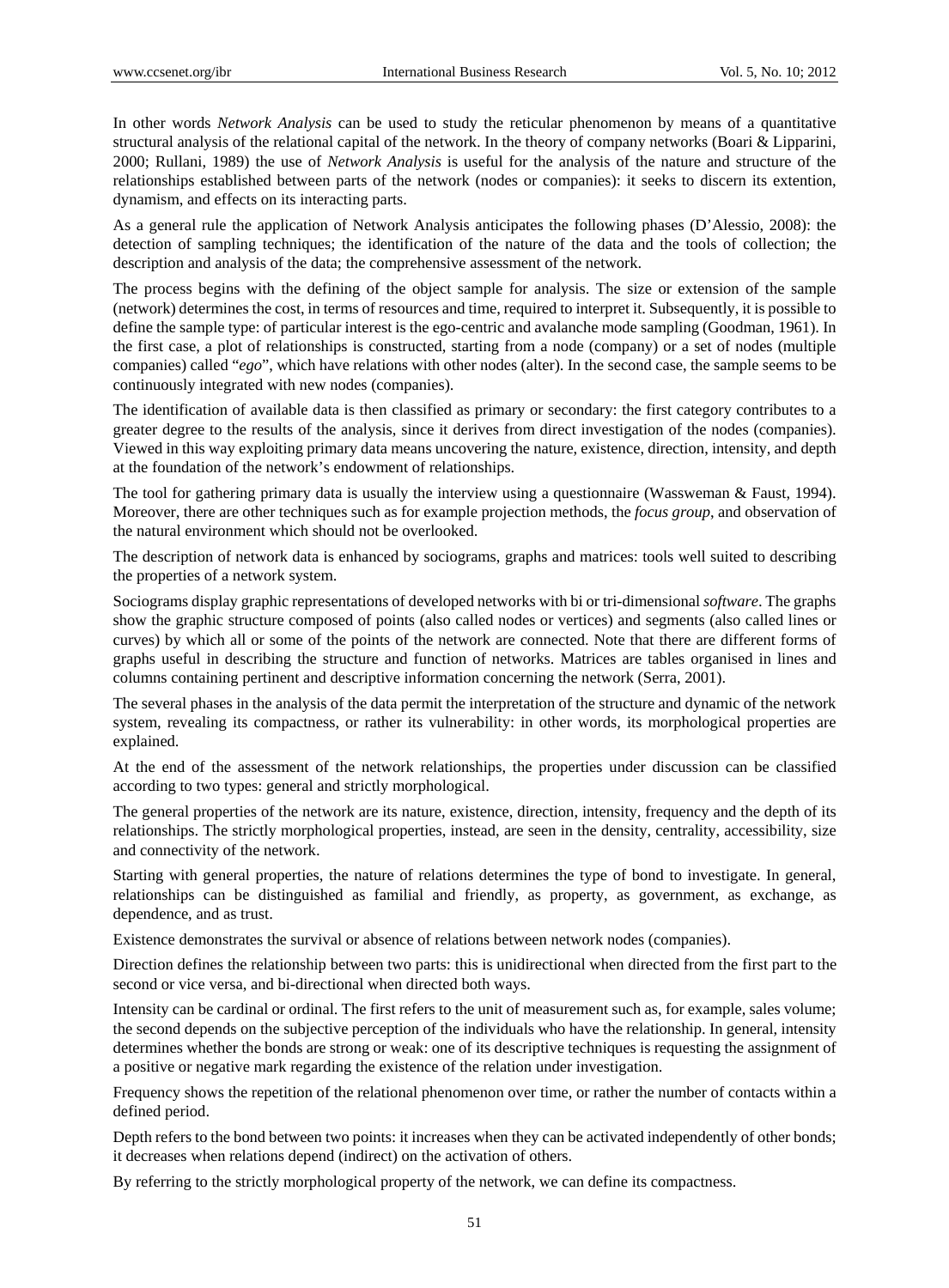The first measure of compactness is density, which identifies the degree of interconnection of the involved parts (nodes or companies): it is expressed by the ratio of the number of existing relationships and the number of possible relationships. In other words, density shows the cohesiveness of a network through the proximity of the nodes and the presence of direct, reciprocal and frequent bonds.

Centrality interprets the structure of the network, that is relational, displaying the existence of one or more central nodes (vertex, band, or centripetal structure of the system) (Chiesi, 1999) of the network.

According to some studies (Freeman, 1979), centrality is differentiated on the basis of degree, interposition and proximity: the centrality of company can depend on the number of bonds established with other companies (an indicator of degree); by the strategic strength of the company in establishing relationships with other companies, controlling the flow of information (indicator of interposition); or by the proximity of a company to others (proximity indicator).

Accessibility shows the number of nodes (companies) belonging to the network, which can be contacted by any part of it. In this way one can distinguish the *non participant* nodes, that is those which are detached, from the *participant* nodes, those connected to all parts.

The size, or extension, of the network depends on its breadth, or rather on the number of individuals (companies) that comprise it; and on it heterogeneity, that is the number of nodes (companies) which belong to it and are collected in homogeneous groupings.

Finally, connectivity identifies the number of nodes (individuals or companies) and of arcs (relationships) that allow the network to be connected: the connection increases with the decrease in the number of nodes and/or arcs which, insofar as they lead out of the network, cause its fragmentation.

One can observe that both the graphs and the indices are calculated using software such as Ucinet, Gradap, Netminer, Negopy, Structure (Borgatti, Everett & Freeman, 2002). To every property corresponds an indicator which along with the above described graphic representations requires an adequate interpretation. This reasoning leads to the last phase of the process, which is essential for making a judgement concerning the morphological configuration of the network. The results of the analysis can be interpreted with different purposes in mind: morphological, of control, and evaluative. As to the morphological purpose, the results of the analysis permit the expression of a judgement on the compactness of the network, its boundaries, and its vulnerability.

For the purpose of control the analysis provides knowledge of the network's vulnerability comparing data obtained over time and/or with those obtained from other investigations of similar networks. In other words, Network Analysis can be a tool for implementing a network planning and control system. As far as the evaluative purpose, the morphological indicators can be summarised by means of an empirical value able to measure the relational capital of the network founded primarily on the fiduciary *asset*: this could be represented with a coefficient q derived by re-elaborating certain fundamental principles of the economic-business doctrine. For example, the comprehensive balance sheet method identifies the value of economic-business capital (W) adding to adjusted net assets (K'), the value of non calculable intangible goods (IG) in the following formula (Zanda, Lacchini, Oricchio, 1993):

$$
W = K' + IG \tag{2}
$$

Adjusting the formula to clearly refer to the company network, we have

$$
Wr = K'r + IG.r \tag{3}
$$

where:

W<sub>r</sub> is the value of network economic capital;

K'r are the adjusted net assets of the network;

IG.r are the non calculable intangible assets of the network.

Further clarifying the formula we have:

$$
Wr = K'r + IGcu.r + IGcs.r + IGcr.r \tag{4}
$$

where:

Wr is the value of the economic capital of the network;

K'r are the adjusted net assets of the network;

IGcu. represents the human capital of the network;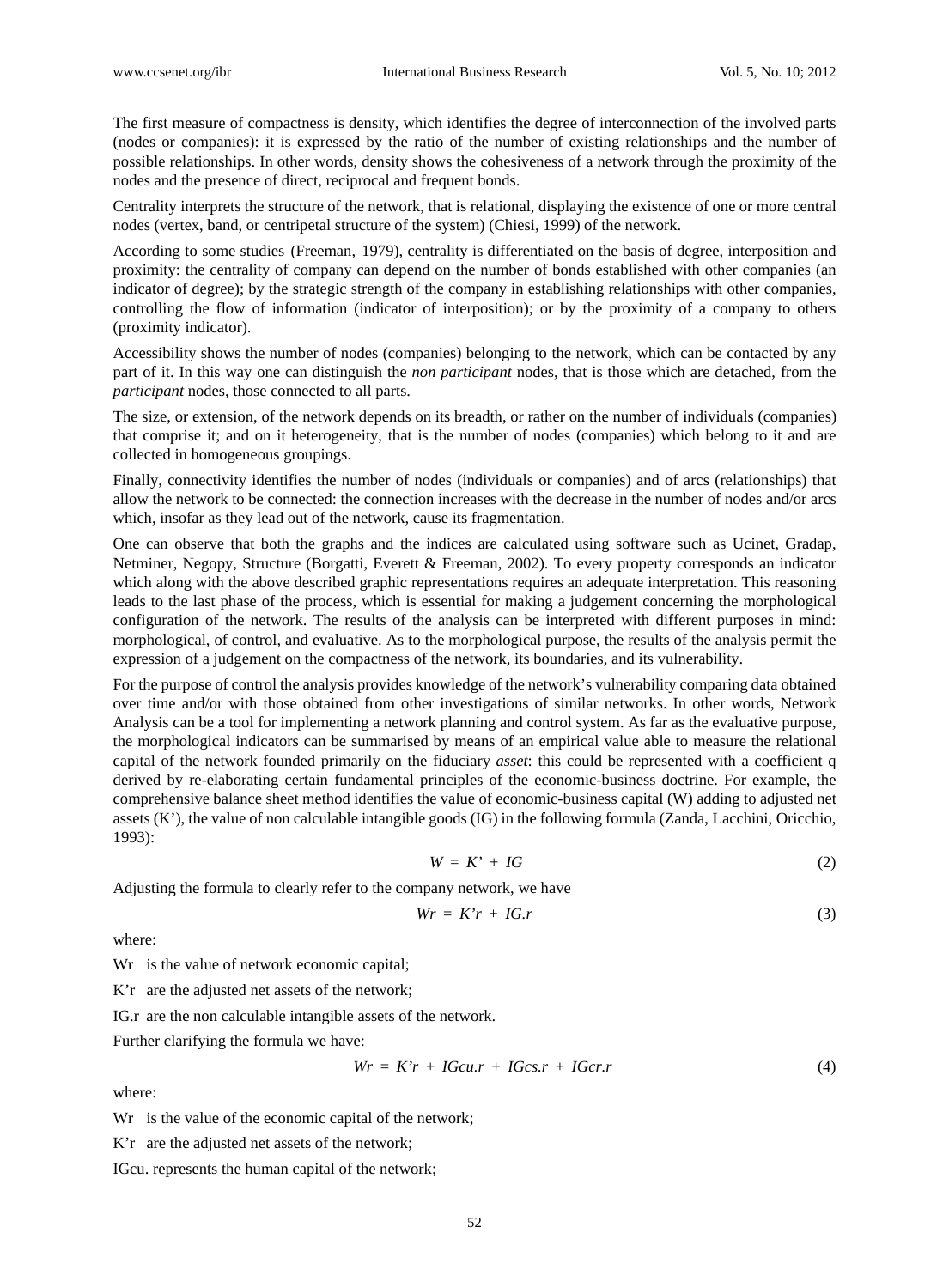IGcs.r represents the structural capital of the network;

IGcr.r represents the relational capital of the network.

Hypothesizing that the value of non calculable intangible goods represents the value of relational capital, it is possible to adjust the formula as follows:

$$
Wr = (K'r + IGcu.r + IGcs.r)IGcr.r \tag{5}
$$

Moreover, network relational capital appears to be summarised by the coefficient q as follows:

$$
Wr = (K'r + IGcu.r + IGcs.r)^*q \tag{6}
$$

This coefficient needs to be valued by interpreting the network indicators beforehand.

#### **6. Conclusions**

The company crisis phenomenon occurs in the reticular model along two alternative paths: it happens to single associated companies; and it takes place at the network level attacking its structure.

In one way or another, morphological analysis of the network permits the investigation of the associated structural properties in terms of topology, resilience and vulnerability: the more a network is cohesive and interconnected, the more positive results it will achieve.

In this sense, the model of district organisation, as a flexible and interconnected network, has responded to the financial-economic crisis through the innovation and renewal of its structure as well as operational policies and procedures.

In practice, at least in the area of industrial districts, a general tendency seems to have emerged to assign the role of renewal and driving force of the network to a company endowed with greater strength and potential: the presence of a leading company in the industrial district affords some protection to the network against possible imbalances. In this sense, the considerable strengths (economic, financial and proprietary) of the leader company are placed at the service of all members from the perspective of seeking to achieve a common objective.

These considerations lend themselves well to defining an emerging district model as a monocentric system founded on collaboration among companies: it contrasts with the conventional polycentric model reflecting a model of network *governance* analogous to that of a symphonic orchestra, where the director directs and coordinates the musicians in order to raise the quality of the musical production to a performance level standard.

In such a setting, the company network, that is the industrial district, can be studied with a method of quantitative analysis: Network Analysis.

This tool permits company networks to be studied by identifying primary and secondary data relating to the network, the analysis of such data and the network's morphological properties. The economic and business interpretation of obtained results is carried out using apposite *software*.

Depending on the goal being pursued, the data collected from a *set* of indicators of synthesis (properties) can be arranged in order to quantify the value of the network in terms of relational capital: its value increases with the growth of fiduciary and collaborative relationships.

This phenomenon appears to be more evident in the industrial district to the extent that companies are grouped in a clearly circumscribed territory and collaborate in achieving productive specialization.

#### **Acknowledgment**

This paper is the joint work of the three Authors: paragraphs 1 and 2 are by Raffaele Trequattrini, paragraphs 5 and 6 are by Giuseppe Russo and paragraphs 3 and 4 are by Rosa Lombardi.

## **References**

Albert, R., Jeong, H., & Barabasi, A. L. (2000). Attack and Error Tolerance of Complex Network. *Nature, 406*.

Altman, E. I. (1968). Financial ratios, discrimant analysis and the prediction of corporate bankruptcy. *Journal of Finance, 23 settembre*.

Barabasi, A. L. (2002). *Linked. The New Science of Networks*. Cambridge, Massachussetts: Perseus Publishing.

Bastia, P. (1996). *Pianificazione e controllo dei risanamenti aziendali*. Torino: Giappichelli.

Battersly, A. (1971). *Network analysis for planning and scheduling*. London and Basingstoke: MacMillan and Co. Ltd..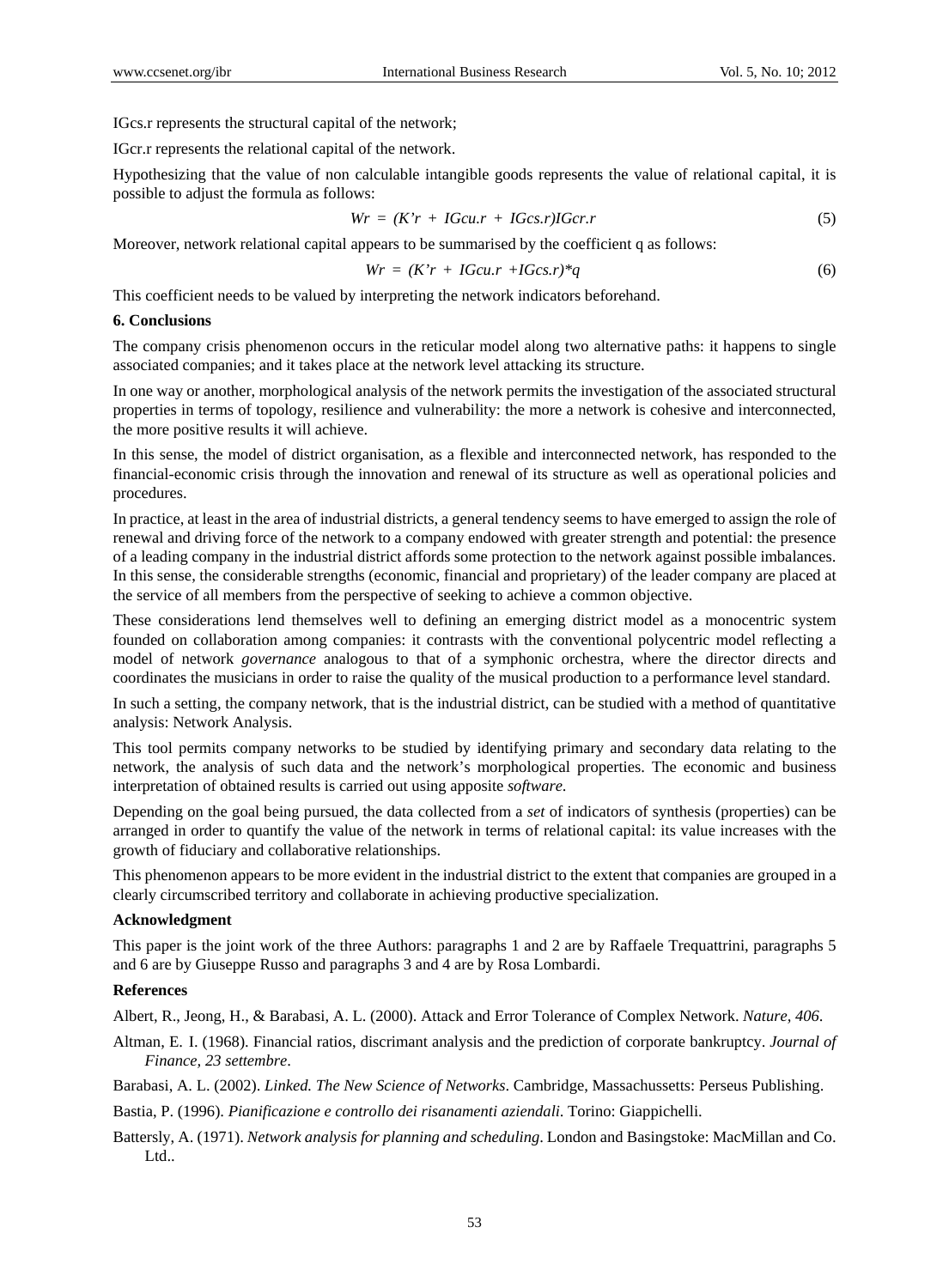- Boari, C., & Lipparini, A. (2000). Networks within industrial districts: organizing knowledge creation and transfer by means of moderate hierarchies. *Journal of Management and Governance, 3*(4).
- Borgatti, S. P., Everett, M. G., & Freeman, L. C. (2002). *Ucinet for Windows: software for social network analysis*. Harvard, MA: Analytic Technologies.
- Brugger, G. (1984). Gli interventi professionali nelle crisi di impresa. *Finanza Marketing e Produzione, 2*.
- Burt, R. S. (1980). Innovation as a structural interest: rethinking the impact of network position on innovation adoption. *Social Network*, *2*, 327-355. http://dx.doi.org/10.1016/0378-8733(80)90002-7
- Cafaggi, F. (2005). *Corporate Governance, Networks e Innovazione*. Padova: Cedam.
- Capaldo, P. (1997). Crisi d'impresa e suo risanamento. *Banche e Banchieri*, *316*.
- Caramiello, C. (1993). *Indici di bilancio: strumenti per l'analisi della gestione aziendale*. Milano: Giuffrè.
- Caratozzolo, M. (2006). *Il bilancio d'esercizio*. Milano: Giuffrè.
- Carley, K. M. (2001). *Dynamic network analysis, in Dynamic Social Network Modeling and Analysis*. Workshop Summary and Paper, Washington: The National Academies Press.
- Carrington, P. J., Scott, J., & Wasserman, S. (2005). *Models and methods in social network analysis*. New York: Cambridge University Press. http://dx.doi.org/10.1017/CBO9780511811395
- Chiesi, A. M. (1999). *L'analisi dei reticoli*. Milano: Franco Angeli.
- Coda, V. (1983). Crisi e risanamenti aziendali. *Sviluppo e Organizzazione, 75*.
- D'Alessio, R. (2008). *Le coalizioni aziendali. Caratteri del fenomeno e forme relazionali*. Torino: Giappichelli.
- Darling, J. R. (1994). Crisis Management in International Business: Keys to Effective Decision Making. *Leadership & Organization Development Journal, 15*(8), 3-8. http://dx.doi.org/10.1108/01437739410073047
- Epifani, S. (2003). *Business community: Gestire il Capitale Intellettuale nella net economy.* Milano: Franco Angeli.
- Epstein, B. J., & Jermakowicz, E. K. (2008). *IFRS. Interpretation and application of international financial reporting standards*. New York: Wiley.
- Ferrero, G., Dezzani, F., Pisoni, P., & Puddu, L. (1994). *Le analisi di bilancio, indici e flussi*. Milano: Giuffrè.
- Freeman, L. C. (1979). Centrality in Social Networks: Conceptual Clarification. *Social Networks, 1*.
- Fukuyama, F. (1995). *Trust.* New York: Free Press.
- Gabrovec Mei, O. (1984). La diagnosi della crisi di impresa. *Rivista dei Dottori Commercialisti, 3*.
- Giunta, F., & Pisani, M. (2008). *Il bilancio*. Milano: Apogeo Editore.
- Gladwell, M. (2000). *The Tipping Point*. Boston: Little, Brown & C.
- Gollin, M. A. (2008). *Driving Innovation. Intellectual Property Strategies for a Dynamic World*. *New Intellectual Property Strategies for a Dynamic World*. New York: Cambridge University Press. http://dx.doi.org/10.1017/CBO9780511805394
- Goodman, L. (1961). Snowball Sampling. *American Journal of Sociology, 78*, 148-170.
- Guatri, L. (1986). *Crisi e risanamento delle imprese*. Milano: Giuffrè.
- Guatri, L. (1995). *Turnaround. Declino, crisi e ritorno al valore*. Milano: Egea.
- Hakansson, H., & Snehota, I. (1989). *Developing relationship in business networks.* London: Routledge.
- Johnson, J. D. (2009). *Managing knowledge networks*. New York: Cambridge University Press. http://dx.doi.org/10.1017/CBO9780511810565
- Kase, K., Sàez-Martinez, F. J., & Riqueline, H. (2005). *Transformational CEOs. Leadership and Management Success in Japan*. Cheltenham: Edward Elgar.
- Kash, T. J., & Darling, J. R. (1998). Crisis management: prevention, diagnosis and intervention. *Leadership & Organization Development Journal, 19*(4), 179-186. http://dx.doi.org/10.1108/01437739810217151
- Lacchini, M. (1994). *Modelli teorico contabili e principi di redazione del bilancio. Riflessioni economico-aziendali sull'innovato codice civile*. Torino: Giappichelli.